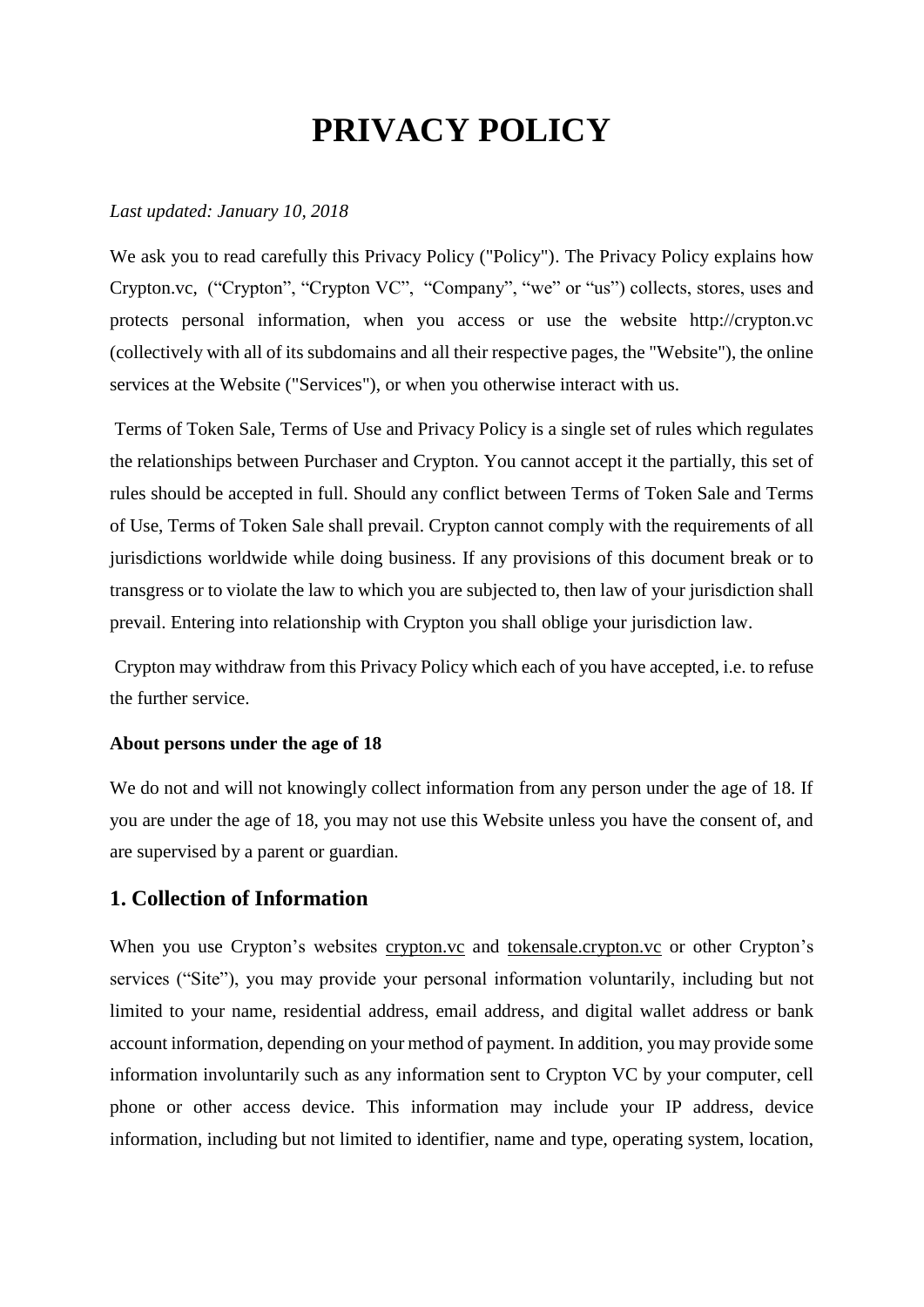mobile network information and standard web log information, such as your browser type, traffic to and from Crypton's Site and the pages you accessed on Crypton's Site.

In addition, Crypton VC may collect personal information from or about you in other ways such as your interaction with customer support or contractual relationships with Crypton VC.

Crypton VC is not obligated to collect any of your information and may do it at its own discretion.

# **2. Setting up and Using an Account**

In order to purchase tokens through Crypton Site, you are required to set up a personal account and provide your personal information such as name and email address to secure your access to your account. You are responsible for relevance and validity of information to be provided when registering an account. Crypton VC may require you to provide additional information to verify your identity, address, source of funds or any other information in your account, such as your date of birth, copy of ID, citizenship, country of residence, and other information directly or through a third party. Crypton VC is not obligated to verify your identity or any other personal information and may do it at its own discretion. You can review your personal information inside of your account.

You can edit your personal information or delete your account by contacting Crypton customer service. If you cancel or delete your account, Crypton VC may keep your information in its database. This may be necessary to deter fraud by ensuring that a person who tries to commit fraud will not be able to avoid detection simply by closing his/her account and opening a new account. However, if you close your account, your personally identifiable information will not be used by Crypton for any further purposes, nor sold or shared with the third parties, except as necessary to prevent fraud or money laundering and assist law enforcement in accordance with this Privacy Policy.

Crypton VC has the right to enter into relationship with anyone on special conditions (including commercial conditions) which may be different from those stipulated by this Privacy Policy.

#### **3. Use of Cookies**

Crypton VC or its partners may place small data files (cookies) or pixel tags on your computer or other device when you access Crypton Site. Crypton VC may use these technologies to recognize you as a returning user, customize its services, content and advertising, evaluate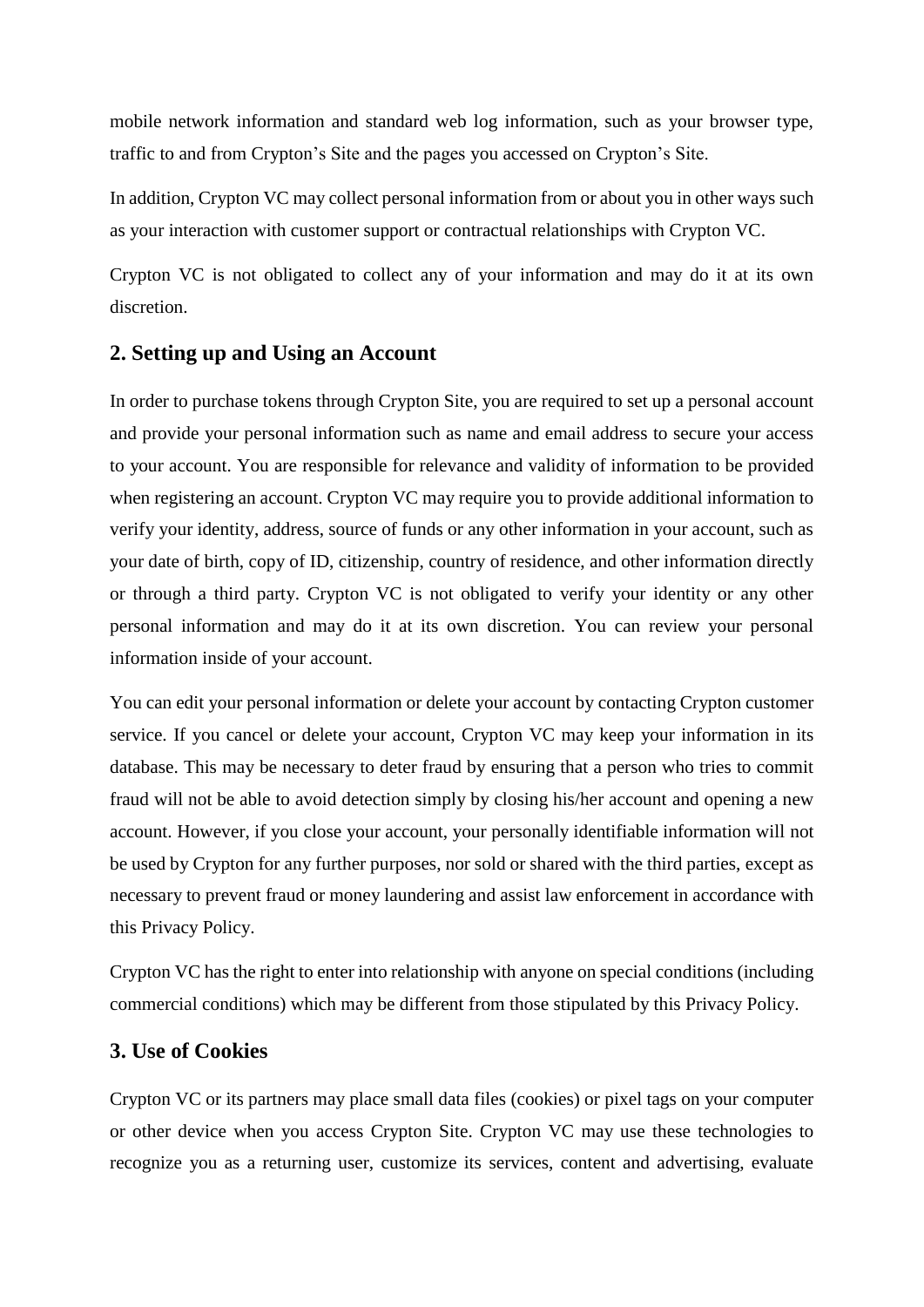marketing activities, and collect information about your computer or other access device. Crypton may use various cookies, including but not limited to session cookies, persistent cookies, and "flash cookies." Crypton may codify its cookies to limit access of third parties to the received information. You can independently control the use of cookies from your browser or browser add-ons; however, blocking or disabling Crypton's cookies may interfere with your use of Crypton's Site.

Crypton VC is not obligated to place cookies on your computer and may do it at its own discretion.

# **4. Use of Log Files**

Crypton VC may use the log files to collect your Internet protocol (IP) addresses, type of browser, Internet Service Provider (ISP), date/time stamp, referring/exit pages, and number of clicks to analyze your activity on the Site, collect geographic and demographic information, and evaluate content of the Crypon's Site. Information collected from log files is not personally identifiable. Crypton VC is not obligated to use log files and may do it at its own discretion.

# **5. Storing, Using, and Sharing Your Personal Information**

Crypton VC will store your personal information in its database. Crypton may contract third parties to store your personal information.

Crypton does not sell or rent your personal information to third parties for their marketing purposes without your explicit consent. Crypton may use your personal information to customize your use of Crypton's Site and services; analyze your activity on Crypton's Site, including through third parties such as Google Analytics and alike; evaluate and improve its marketing efforts and for other reasons relevant to your use of Crypton's Site and services.

#### **Crypton VC may share your personal information with:**

• Third parties who provide services to Crypton for storing your personal information, fraud prevention, marketing and technology, services of a sale; such third parties are bound by contracts with confidentiality and non-disclosure clauses and may not use your personal information for any reason other than specified in this Privacy Policy.

• Escrow or any other processor of your payment.